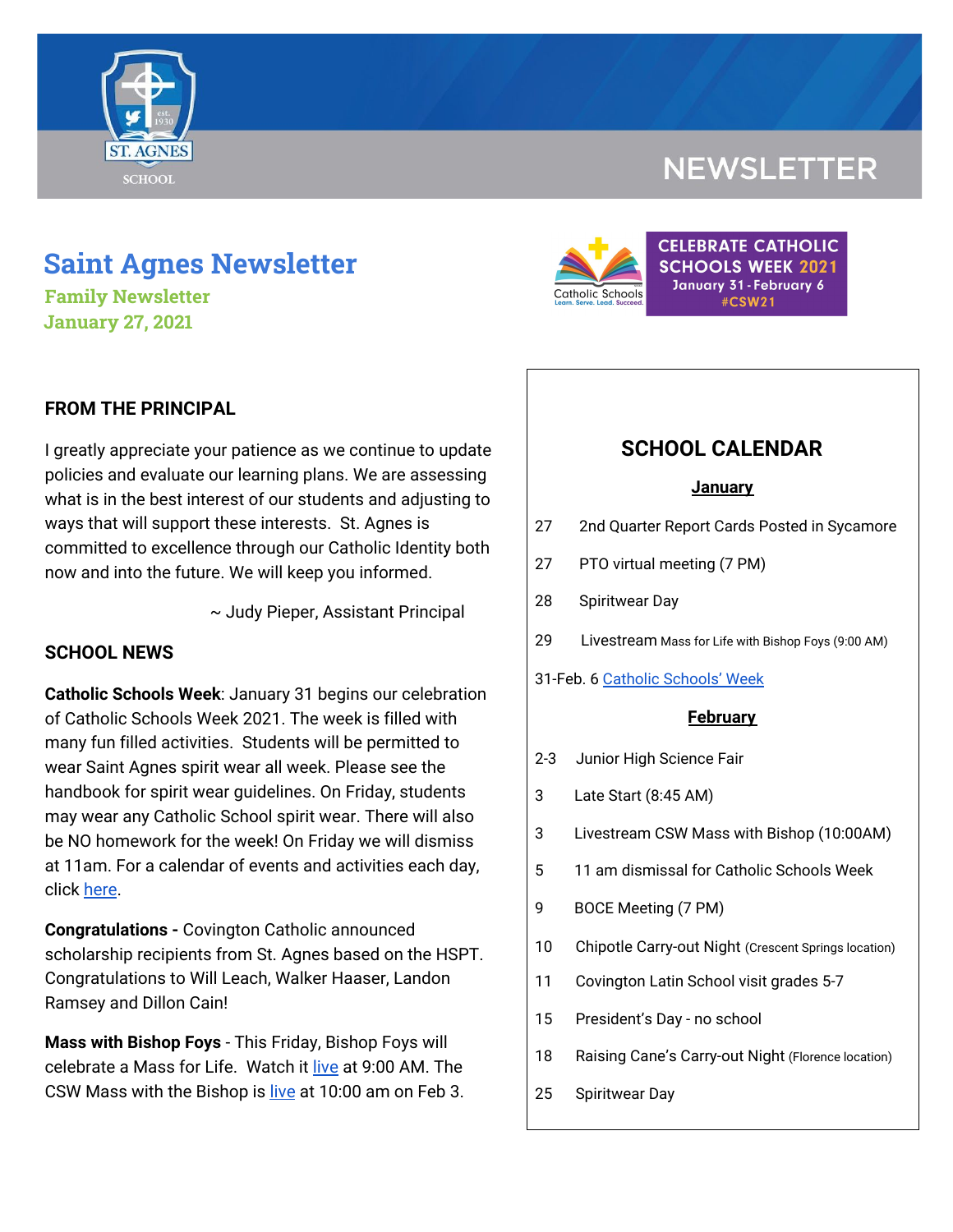**Science Fair Judges Needed:** St. Agnes will have its first-ever Virtual Science Fair on February 2nd and 3rd. Due to Covid, we will require a lot of volunteers, especially Virtual Judges. If you would like to help out, click this link [St.](https://signup.com/go/CEXWWEd) Agnes Virtual Science Fair [Volunteers](https://signup.com/go/CEXWWEd) and Judges

#### **COVID Reminders:**

**~** The Diocese asks parents to be vigilant and consider refraining from unmasked and close contact activities in order to ensure the health of the schools.

**~** Read the updated diocesan travel [policy](https://drive.google.com/file/d/1-11EwrilEo0o0iOCN5NvWP_9t0fWgp8p/view?usp=sharing). For overnight trips outside the Northern Ky/Greater Cincinnati area please fill out the attached [travel](https://docs.google.com/forms/d/1G4JmfFWk29Sxg_3O81r5EB0F7IYJyTofEAGJ9wd5aO4/edit?ts=5f985dbb&gxids=7628) form.

**~** You must continue reporting student positive COVID-19 cases as well as positive household cases. Please let us know if *anyone* in your household tests positive. Send email to [msucher@saintagnes.com](mailto:msucher@saintagnes.com).

**~** If you suspect that someone in your household may have COVID-19 or is going to be tested for COVID-19, then all of the household members must stay home from school and not play sports or participate in activities until the results are in. Please email **[msucher@saintagnes.com](mailto:msucher@saintagnes.com)** 

### **PTO NEWS**

**PTO meeting:** Tonight's meeting is at 7:00. Please email Amy Lantz (amykilgore18@gmail.com) to receive the meeting link. All are welcome!

**Big Blue Bash Silent Auction Donations:** The Big Blue Bash is currently collecting donations for our live and silent auctions. Examples include: liquor, beer, wine, gift cards, toys and games, tickets to events and shows, sports memorabilia, etc. This is a great way to re-gift those leftover Christmas gifts or any gift cards that are taking up space in your wallet! To make special arrangements to donate items to The Big Blue Bash please contact Jenn Fariello at jfariello@hotmail.com.

**Big Blue Bash Raffle Tickets:** Thank you to the following 32 families who have sold at least 10 tickets as of 1/24/2021: Barczak, Berger, Crane, Dickman, Ditrick, Everett-Osborne, Faris, France, P.Finke, Forgiel, Hail, Hasselbeck, High, Holland, Hunter, Huss, Jordan, Kreutzjans, Lander, Lantz, Lawrie, Link, McNeely, Martinkovic, Moening, Resing, Rohlman, Rosing, Schneider, Seither, Stevens, and Terrell. The following families are in the running for the Top 3 sellers: Dickman (22), Berger (20), Terrell (20) , Forgiel (20), Hunter(20). There is still time to get into the first early bird drawing on February 18, 2021! Tickets can be purchased on the event website [www.BBB2021.givesmart.com.](http://www.bbb2021.givesmart.com/) If you have any questions, please reach out to the Big Blue Bash email at saintagnesbigbluebash@gmail.com.

#### **Mission Statement of Saint Agnes School**

Saint Agnes School exists to provide excellence in Catholic education while inspiring and empowering our students to live the Gospel message of Jesus Christ. As compassionate and faithful Christians, we continue to pursue our spiritual journey, achieve our highest academic potential, and be stewards of the Catholic faith to others.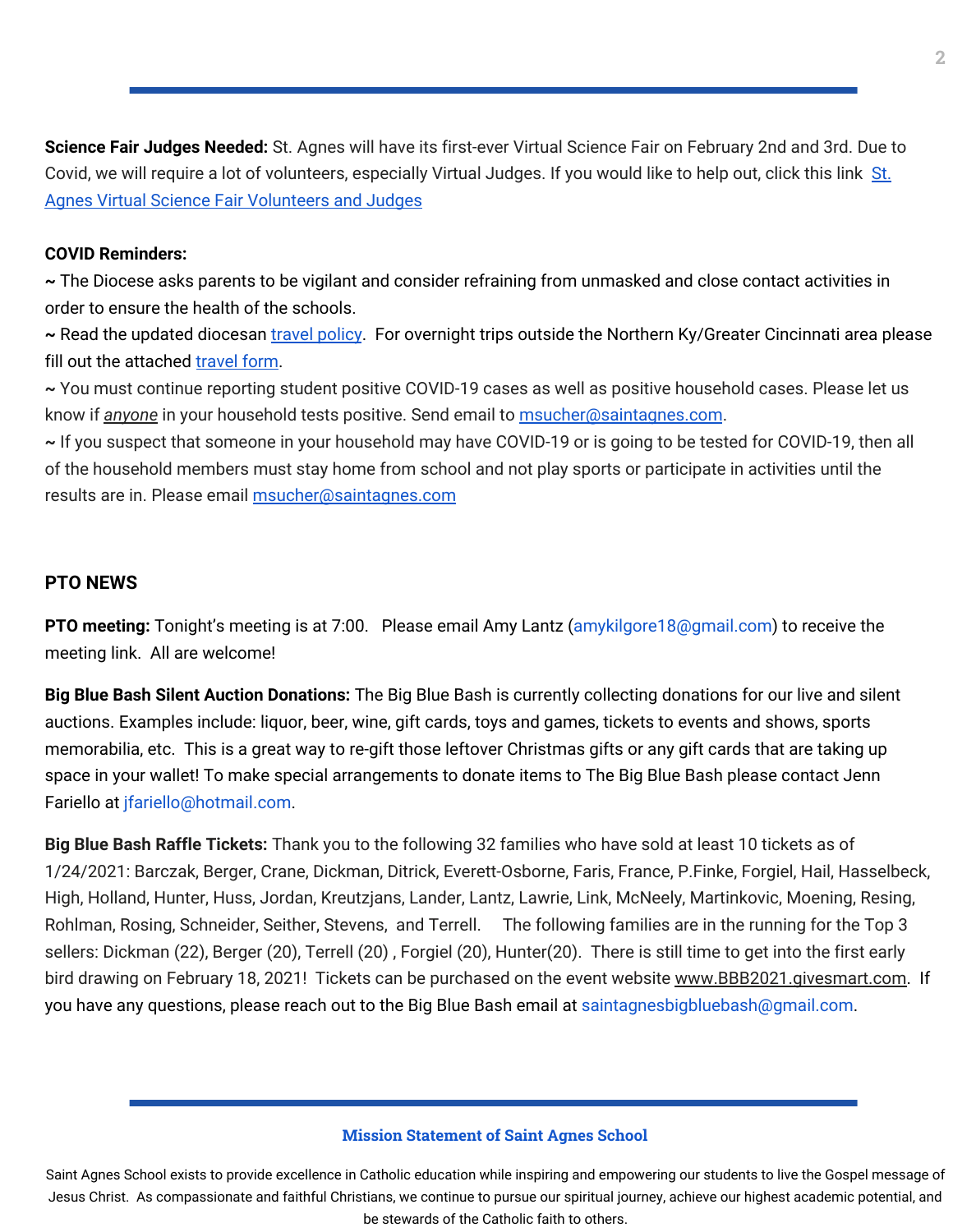#### **BOOSTERS NEWS**

**Baseball**: It's hard to imagine BASEBALL while in the middle of January, but it's not far off! While we are still awaiting final Diocesan approval for spring sports, we remain optimistic about being able to host school teams. Please consider that baseball is perhaps THE most socially distanced major team sport and playing on our school teams means playing with classmates your child already has daily contact with. St. Agnes fields teams from Pre -K /T-ball through 8th grade (depending on interest) and the last few years has seen interest in girls softball as well in a few grades. Signups will be out soon but in the meantime, know our intentions and consider playing for the Wildcats. If you have any questions, contact Paul Finke at 859-814-4979 or paulf@willismusic.com.

**Soccer**: 2021 Spring Soccer Pre-Registration is now open. We are hopeful that Saint Agnes will offer spring soccer in March. If interested please use the link below to pre-register. No fees are being collected at this time and credits from last year will carryover. Saint Agnes offers soccer for students ages 4-13. We have an "under-6 instructional program" for ages 4-6 with a combined practice and game on Sundays from 2-3 p.m. at Saint Agnes. Our "Recreational U8 – U14 program" plays in the Northern Kentucky Soccer League (NKSL) and has weekday practices at Saint Agnes and Saturday games at various locations in Kenton County. Shirts are provided for the U6 program. Uniforms for the recreational program must be purchased during the registration process (if needed). Pre-Registration for both programs is now open at the Boosters web site: <http://tshq.bluesombrero.com/saintagnesboosters> (Click on "Registration Info"). Registration ends 2/1/21

#### **BOCE NEWS**

**Service Hours**- The Saint Agnes Board of Catholic Education (BOCE) hopes that everyone is having a great start to the New Year! As a reminder, this school year, we have added some creativity to our family and student Service Hours. Helping the neighbors by shoveling snow (if we ever get any) and extra chores around the house will still count toward service hours. Now, we have another option for Catholic Schools Week. We are asking our students to write notes of appreciation, encouragement or just a simple thank you/we are thinking about you to some of those most impacted by the continuing pandemic. Parents, we are asking you to help your students with their notes and to help them mail their letters (and if you want to write your own note/letter, that is wonderful too!) All the time you and your student spend doing this can be counted toward service hours this year! To keep it simple, we have the following suggestion list of people and places as well as recommended assignments. Feel free to send more tidings of good cheer than just the ones suggested or if you have another group you would like to support that is not on this list!

Kindergarten students: Madonna Manor; 2344 Amsterdam Rd, Villa Hills, KY 41017

1 st grade students: Cinti/NKY International Airport- ARFF Department; PO Box 752000; Cincinnati, OH 45275-2000

#### **Mission Statement of Saint Agnes School**

Saint Agnes School exists to provide excellence in Catholic education while inspiring and empowering our students to live the Gospel message of Jesus Christ. As compassionate and faithful Christians, we continue to pursue our spiritual journey, achieve our highest academic potential, and be stewards of the Catholic faith to others.